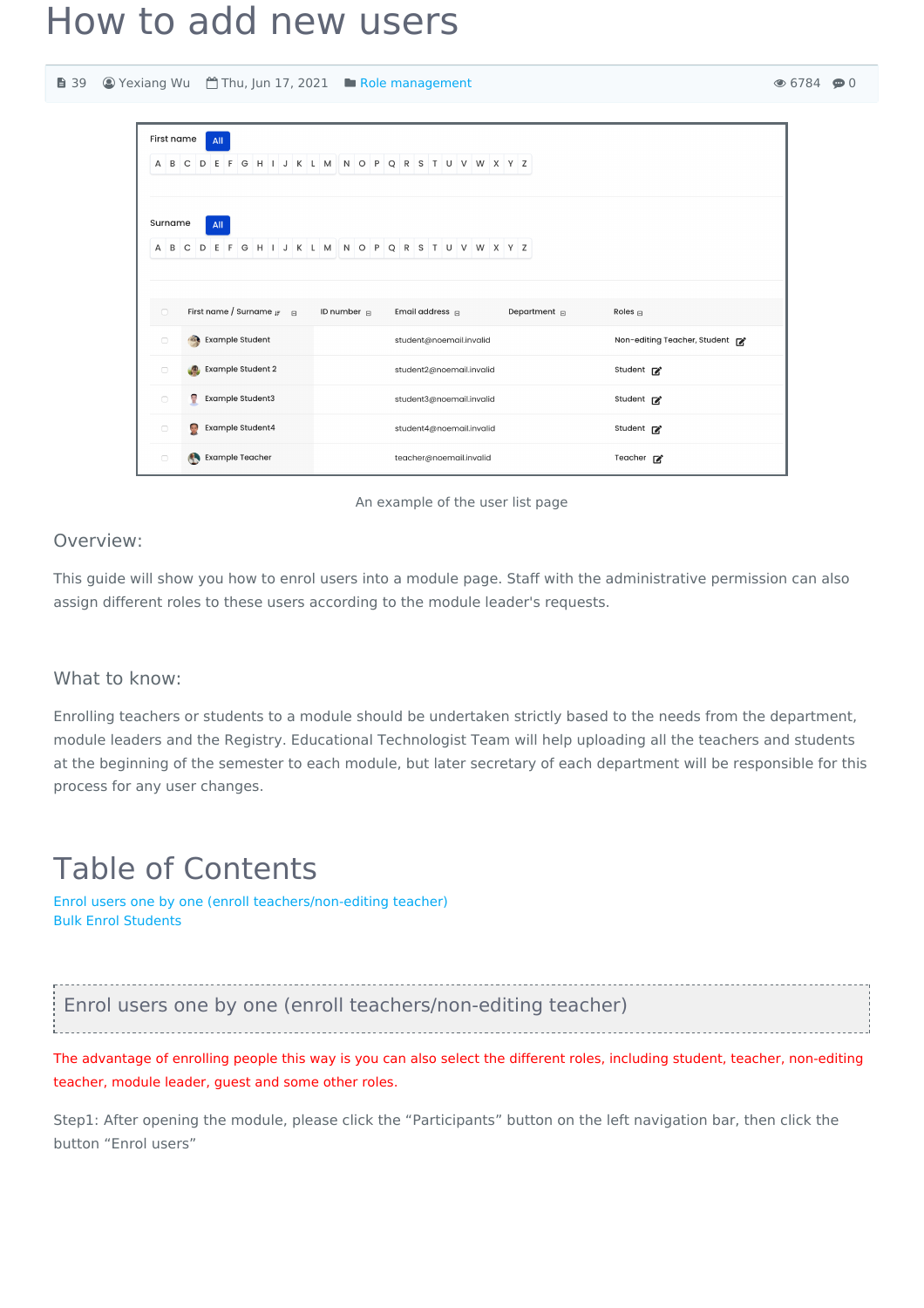| Yexiang's Test Module<br>倉<br>: <sup>0</sup> : Participants | <b>Yexiang's Test Module</b>                                       |
|-------------------------------------------------------------|--------------------------------------------------------------------|
| <b>Groups</b>                                               | Participants                                                       |
| Grades<br>m                                                 | ۰<br>$\;$                                                          |
| Download center<br>盂                                        | <b>Enrol users</b>                                                 |
| Sections<br>n.<br>$\mathbf{v}$                              |                                                                    |
| Activities<br>曲<br>$\mathbf{v}$                             | Select<br>Match<br>Any $\div$<br>$\bullet$<br>÷                    |
|                                                             |                                                                    |
| Dashboard<br>$\square$                                      | and<br>and<br>or                                                   |
| 曲<br>Calendar                                               | <b>Add condition</b><br><b>Apply filters</b><br>÷<br>Clear filters |
| Content bank<br>警                                           |                                                                    |
| FO<br>All modules                                           |                                                                    |

Step 2: A pop-up windows will show. Please follow the steps bellow to add a teacher<sup>[]</sup>

| <b>Enrol users</b>                                                                                                                     |              |                                                                                                                                |  |  |  |  |
|----------------------------------------------------------------------------------------------------------------------------------------|--------------|--------------------------------------------------------------------------------------------------------------------------------|--|--|--|--|
| <b>Enrolment options</b>                                                                                                               |              |                                                                                                                                |  |  |  |  |
|                                                                                                                                        | Select users | Pezi Yang 00100001231, Yezi.Yang@xjtlu.edu.cn, Institute of<br>$\mathbf{x}$<br>Leadership and Educational Advanced Development |  |  |  |  |
|                                                                                                                                        |              | 1. Search the email of the user<br>yiqun                                                                                       |  |  |  |  |
| Yiqun Sun 00100000962, Yiqun.Sun@xjtlu.edu.cn, Institute of<br>10<br>Leadership and Educational Advanced Development<br>Select cohorts |              |                                                                                                                                |  |  |  |  |
|                                                                                                                                        |              | 2. Click to select the user                                                                                                    |  |  |  |  |
|                                                                                                                                        | Assign role  | Teacher<br>ı÷<br>3. Select the role                                                                                            |  |  |  |  |
| Show more<br>4. Click to start enroll                                                                                                  |              |                                                                                                                                |  |  |  |  |
| <b>Enrol selected users and cohorts</b><br>Cancel                                                                                      |              |                                                                                                                                |  |  |  |  |

### **O** Note

If you can't find the emails from the search list:

- 1. Please double check your spelling.
- 2. It's possible that they have already enrolled into the module. Please double check the participants list.

3. It might means their LMO account haven't been activated (never logged into LMO). They have to log in LMO to activate the account. Then, you will be able to find and add them to a certain module.

### <span id="page-1-0"></span>Bulk Enrol Students

#### This method can only support enroll student role.

Step 1: Go to the module and click the gear icon besides the button of " Turn editing on" on the top right. Then click "More":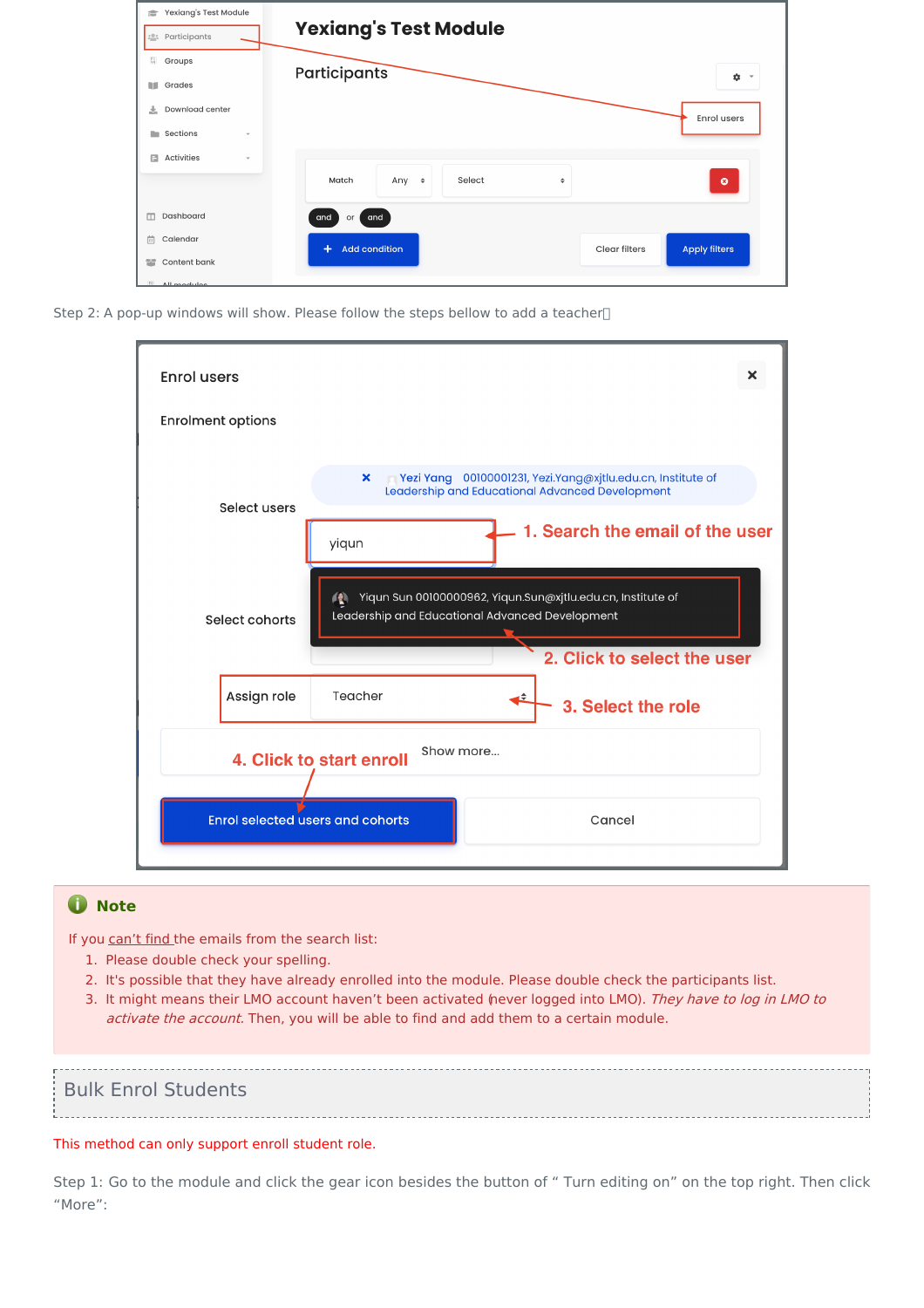

Step 2: Go to "User"— "User bulk enrolment"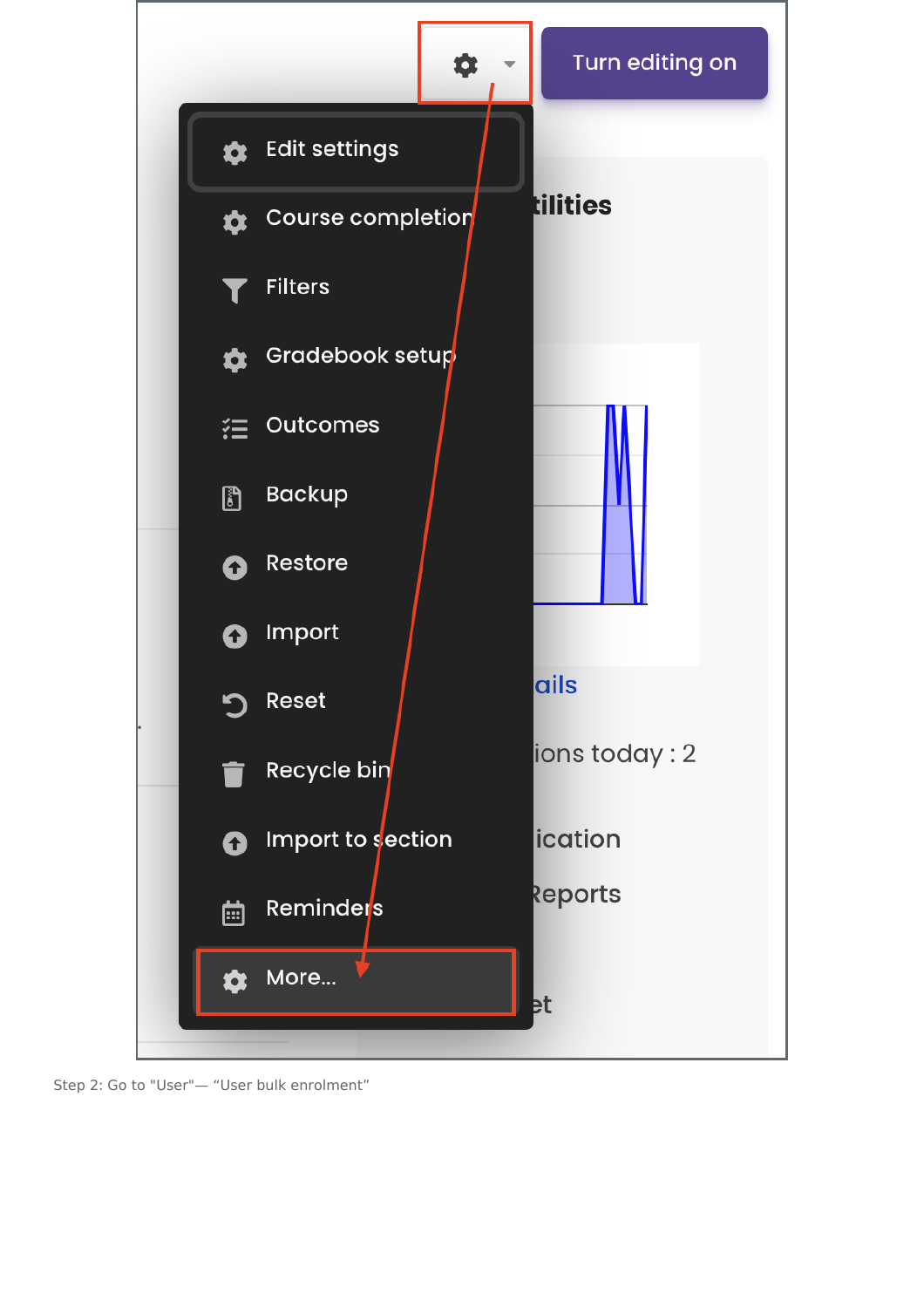

Step 3: Paste the users' email addresses to the text edit box as below (one email address per line):

| Here, you can bulk enrol users to your course. A user to be enrolled is identified by his e-mail address stored in his<br>Moodle account. |                              |  |  |  |  |
|-------------------------------------------------------------------------------------------------------------------------------------------|------------------------------|--|--|--|--|
|                                                                                                                                           | #Group A                     |  |  |  |  |
|                                                                                                                                           | David@student.xjtlu.edu.cn   |  |  |  |  |
|                                                                                                                                           | Alice20@student.xjtlu.edu.cn |  |  |  |  |
|                                                                                                                                           | #Group B                     |  |  |  |  |
| List of e-mail addresses                                                                                                                  | Jenny@student.xjtlu.edu.cn   |  |  |  |  |
| ☉<br>A                                                                                                                                    | Frank@student.xjtlu.edu.cn   |  |  |  |  |
|                                                                                                                                           |                              |  |  |  |  |
|                                                                                                                                           | <b>Enrol users</b><br>Cancel |  |  |  |  |

Note: If you want to create groups at the same time, please add # group name" above each group member list.

Step 4: Click the "Enrol users" button, you will see a page with enrolment details, please click the "Enrol users" button again:

| <b>Yexiang's Test Module</b>         |                          |         |                       |                  |  |  |  |  |
|--------------------------------------|--------------------------|---------|-----------------------|------------------|--|--|--|--|
| User bulk enrolment                  |                          |         |                       |                  |  |  |  |  |
| Users to be enrolled into the course |                          |         |                       |                  |  |  |  |  |
| <b>Email address</b>                 | First name               | Surname | User enrolment        | Group membership |  |  |  |  |
| Na.Li@xjtlu.edu.cn                   | Na                       | Li      | User will be enrolled |                  |  |  |  |  |
|                                      | <b>Enrolment details</b> |         |                       |                  |  |  |  |  |
| <b>Enrolment method</b>              |                          |         | Assigned role         |                  |  |  |  |  |
| Manual enrolments                    |                          |         | Student               |                  |  |  |  |  |
|                                      | <b>Enrol users</b>       | Cancel  |                       |                  |  |  |  |  |